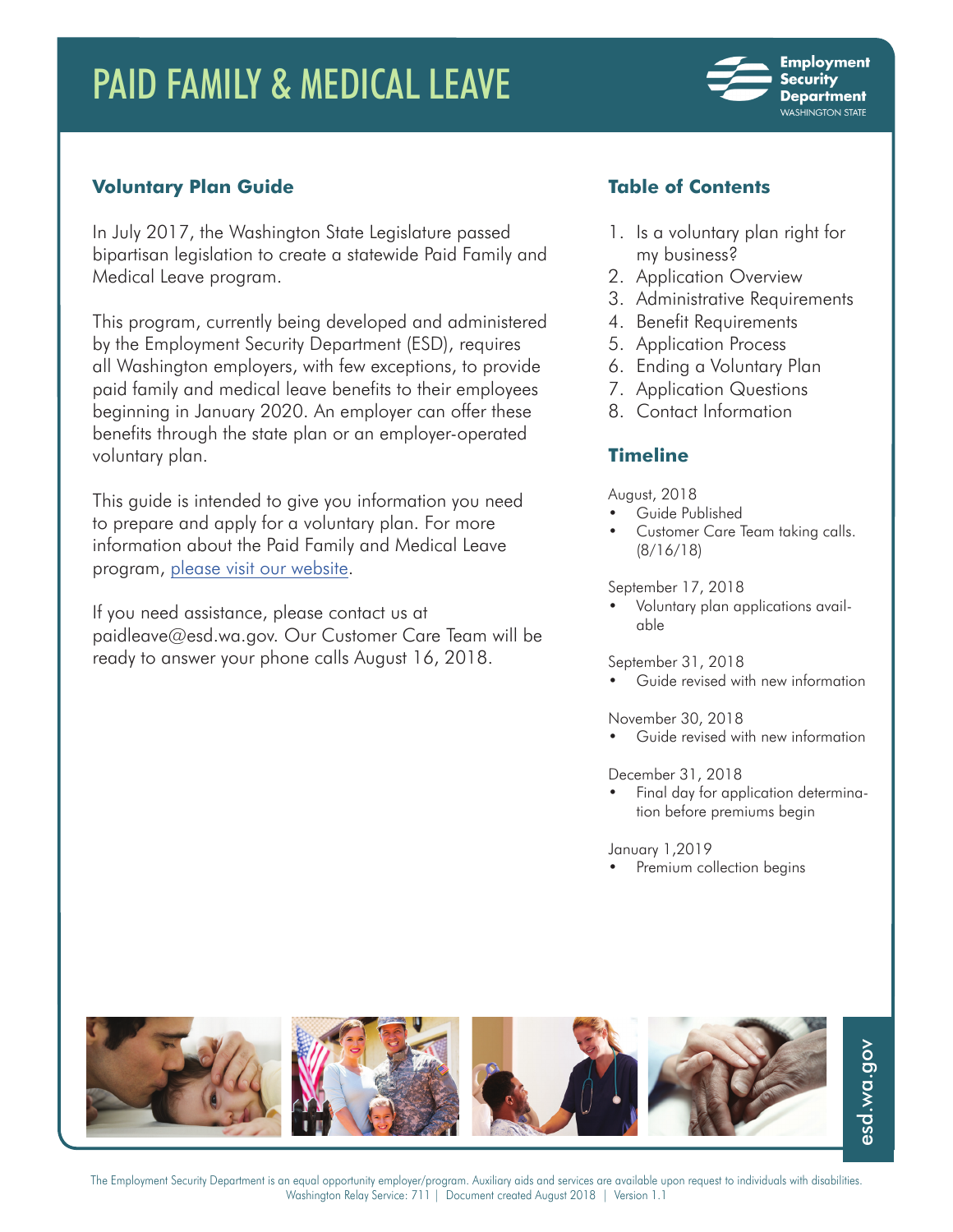# Is a voluntary plan right for my business?

When considering a voluntary plan, note:

- Voluntary plans must meet or exceed state plan benefits in all aspects, including the requirement to cover all your employees.
- They may not include restrictions not allowed under the state plan. Examples include restrictions based on age, pre-existing conditions, gender, etc.
- You may hold a voluntary plan for either family leave, medical leave, or both. For example, if your business has an existing qualifying temporary disability policy, you may turn it into a voluntary plan for medical leave. Your employees will then be covered by the state plan for family leave.
- Voluntary plans must be approved by ESD before they are offered to employees.
- Reporting to the state is still required for voluntary plan employers, the requirements of which are different from the state plan. There are also unique employee eligibility requirements that are different from the state plan. Details on these requirements are included in this guide.
- You are not required to implement a voluntary plan to provide additional benefits to your employees that exceed the state plan. An employer can offer to pay the employee's portion of state plan premiums, for example, if they felt the need to do so for competitive reasons.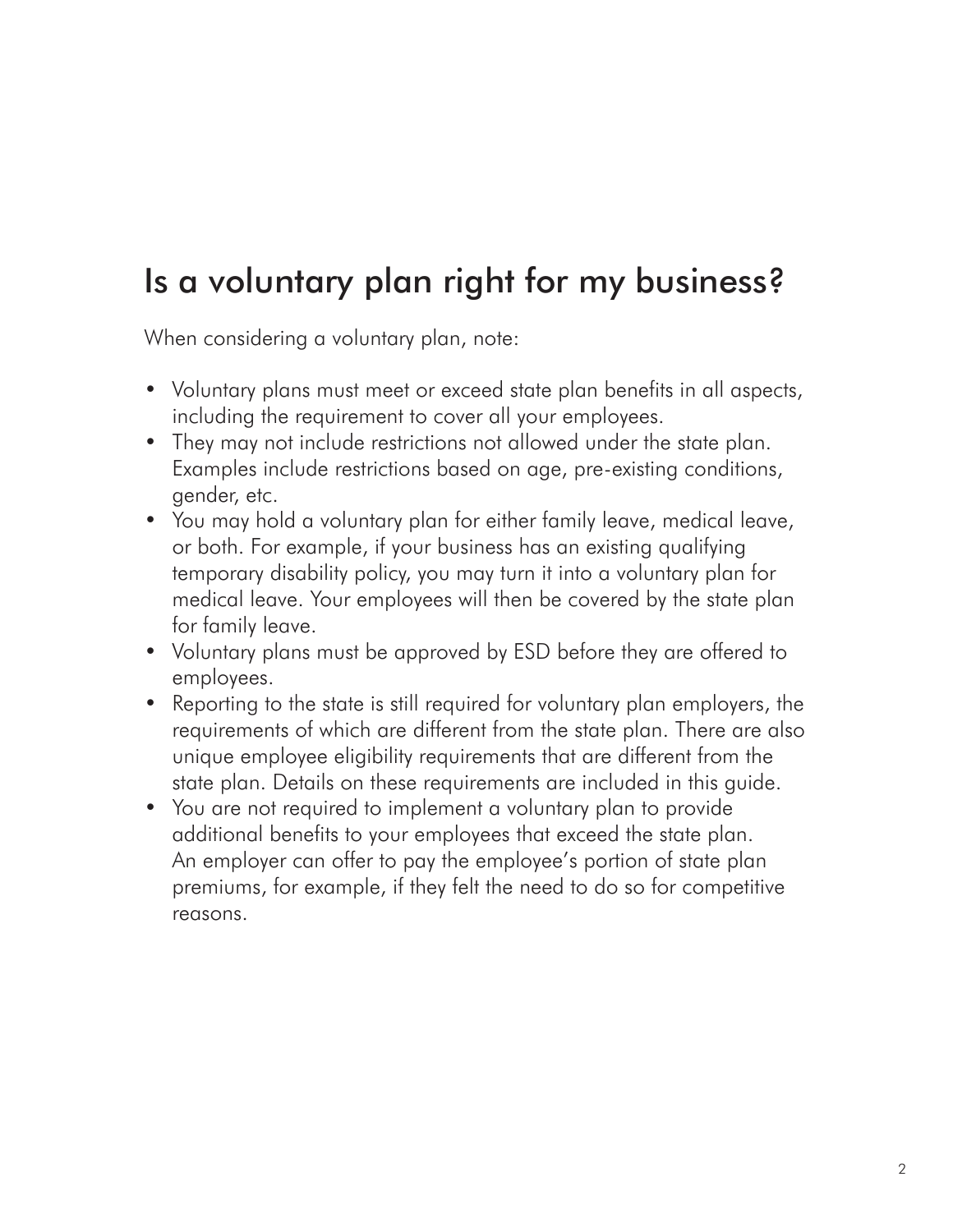# Paid Family and Medical Leave

# Voluntary Plans August 2018

# **Quick Facts**

- Voluntary Plans are employer operated paid family and/or medical leave insurance programs
- They must meet or exceed state plan benefits
- They must be approved by the Employment Security Department before they are offered to employees
- They have unique reporting requirements that are different from state plan reporting requirements
- They have unique employee eligibility requirements that are different from state plan eligibility requirements

# **Application Overview**

Voluntary plans are available to employers who wish to operate their own paid family and/or medical leave programs. Employers must apply and be approved to operate a voluntary plan. Applications can be submitted through a website, which is under development and expected to become available in late summer 2018.

Employers who have applications approved by December 31, 2018 will not be required to collect state plan premiums with the first paycheck in January 2019. This application process is new, and while we expect the turnaround on approvals to relatively quick, as of August 2018 no applications have been submitted so the amount of time review will take is to be determined.

Please note, if a voluntary plan is denied there is an appeal process available, but until a voluntary plan is approved employers must participate in the state program and pay premiums as required.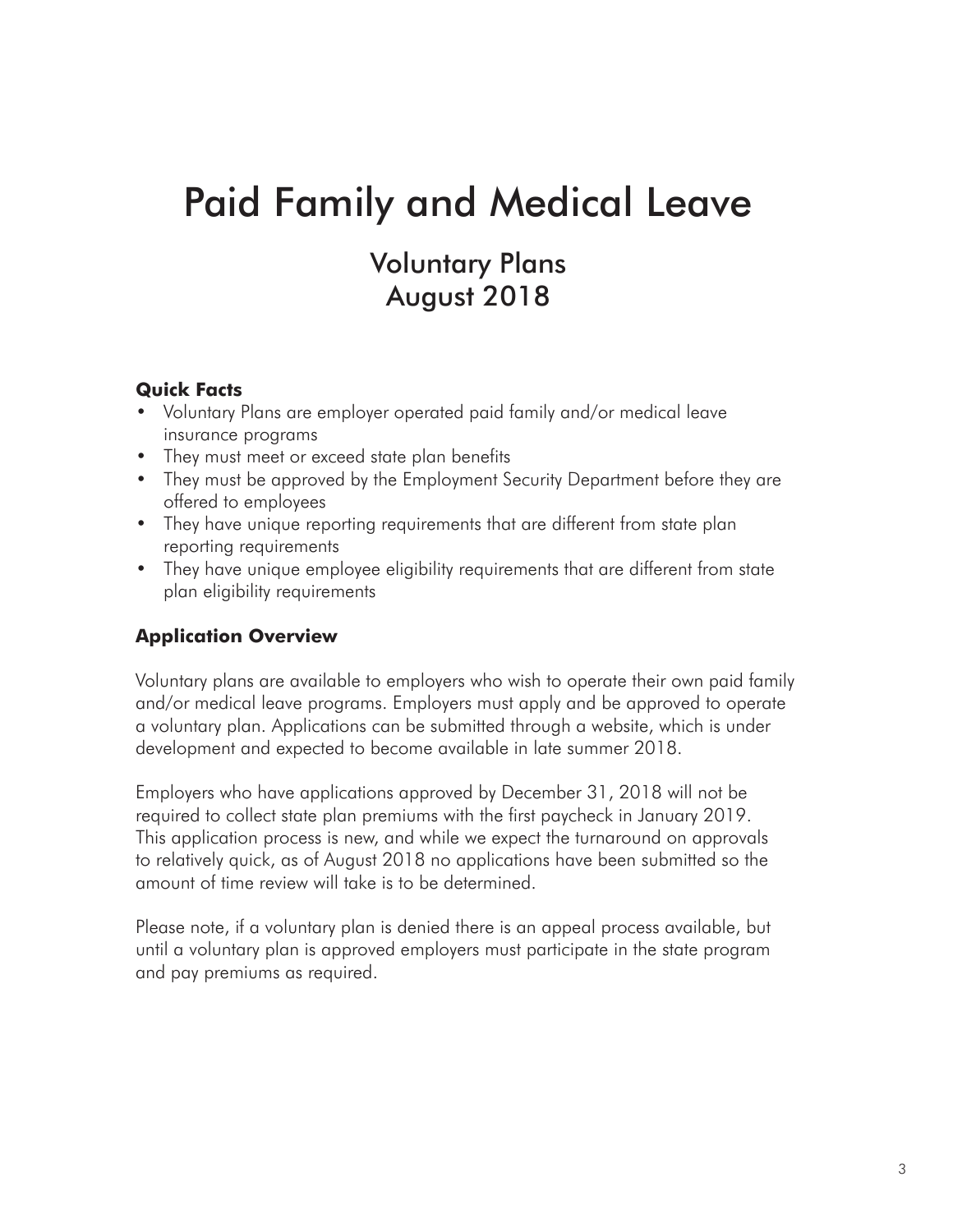# **Administrative Requirements**

# Reporting

Paid family and medical leave benefits are portable between jobs, and employee eligibility is based on hours worked, not money paid into the state Paid Family and Medical Leave account. Therefore, quarterly reporting is necessary for voluntary plan employers so that employees have a record of their total hours worked in the event they move to a business covered under the state plan.

Voluntary plan employers should prepare to report quarterly the following information for each employee:

- Full name
- Social Security number (ITIN if no SSN)
- ZIP code of primary work location
- Job title
- Start date
- Wages paid during that quarter
- Total hours worked during that quarter

And generally:

- Weekly benefit and leave duration for any employee who takes leave for reasons that would qualify under the state plan at the time of leave taken.
- Total premiums deducted from all employees' wages during the calendar quarter.

The reporting tool is under development and will be available for the first required quarterly reporting in April 2019.

# Family Leave and Medical Leave

There are two parts to Paid Family and Medical Leave: family leave and medical leave. An employer can choose a voluntary plan that covers just family leave, just medical leave, or both.

Family leave covers events like the birth of a baby or the adoption or placement of a child younger than 18, the care for a family member and some military-connected events.

Family members who are eligible for care are children, grandchildren, parents, grandparents, siblings, or spouses. Military connected events are the same as the rules in the Federal Family and Medical Leave Act (FMLA).

Medical leave covers self-care for the employee's qualifying event. Qualifying events are serious medical conditions, as defined in the law. Medical leave is sometimes called shortterm or temporary disability.

If an employer chooses to operate one part and not the other, the employees of that business will use the state plan for the part not chosen. The employer must meet the requirements of the state plan for the option not chosen in addition to operating their voluntary plan.

# Employee Contributions Held in Trust

Employee contributions to a voluntary plan must be held in trust. This includes interest or other income arising from these contributions from an approved voluntary plan. These funds held in trust are not considered part of an employer's assets and must be held in a separate, specifically identifiable account in a financial institution.

If an employer withdraws their voluntary plan, funds held in trust must be remitted to the department, less plan costs.

# Third-Party Administration

Voluntary plan employers have the option to work with a third party to operate their voluntary plan. If an employer chooses to work with a third party, the employer still carries the legal burden of satisfying the requirements of the program.

An employer's application should be submitted, and agreed to, by the applying employer.

# Frequency of Benefit Payment

A voluntary plan must pay benefits to employees at least as often as normal pay, and no less often than monthly.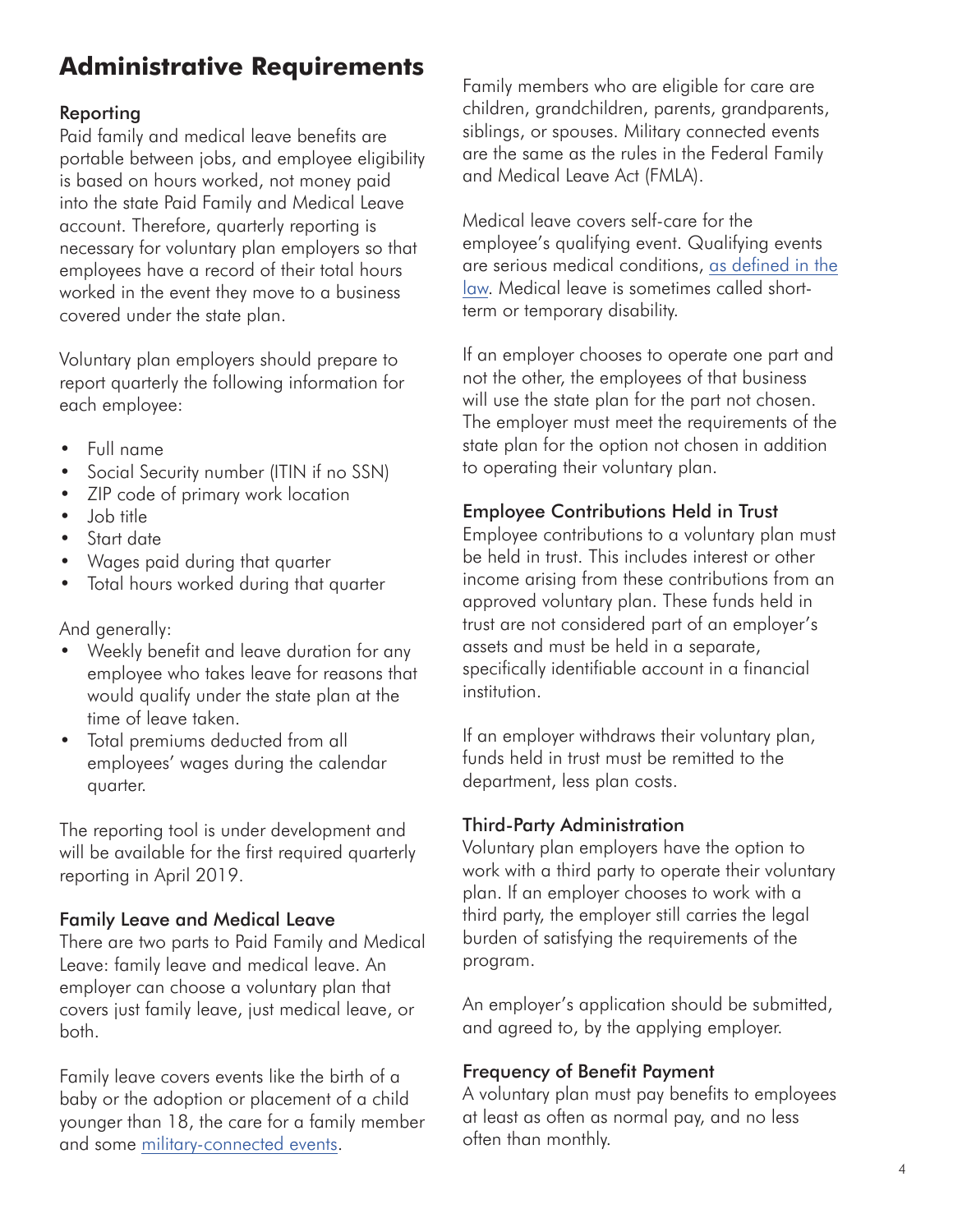## Accelerated Payment Offer

A voluntary plan employer may incentivize an employee to return to work early. These employers can offer an accelerated payment schedule where they pay the monetary benefit the employee is entitled to in a shorter period of time, allowing the employee the choice to return earlier than expected.

For an offer to meet the requirements of the law, an employer must offer at least half the entitled amount of time for leave, then compensate the employee the benefit amount they would've received had they taken the entire amount of leave.

For example, an employee could intend to take 10 weeks of Paid Family and Medical Leave. The employer could offer eight weeks of paid leave and the compensation of the final two weeks when they return to work. If the employee accepts this offer, they would be out of work for eight weeks and receive the compensation of 10 weeks.

The decision to accept this offer from an employer is entirely the employee's. This accelerated payment option is only available to voluntary plan participants.

#### Posting & Providing Notice

Voluntary plan employers must post notice of the Paid Family & Medical Leave program and filing of complaints related to it. It must be in a common area where employee notices are customarily posted.

ESD will make available a standard notice and/ or employers may develop their own notice if it meets the requirements of the law. You can learn more about the requirements of these notices on our website.

Failure to post this notice may result in a penalty of \$100 per instance in which ESD determines the employer willfully failed to post this notice.

employee rights when they become aware that an employee is taking leave that would qualify for Paid Family & Medical Leave for at least seven consecutive days. If an employee has taken 7 days for a qualifying reason, the employer has 5 business days to provide notice of Paid Family & Medical Leave benefits.

#### **Penalties**

A voluntary plan employer who is found in violation of the law will be assessed the following penalties:

1. \$1,000 for the first violation 2. \$2,000 for the second violation and subsequent violations

ESD will waive the collection of the penalty if the employer corrects the violation within thirty days' notice of the violation and it is the first violation.

The Commissioner of ESD may waive collection of penalties if they determine the violation to be unintentional.

An employer may appeal a decision they disagree with and an employee may appeal an employer's denial of benefits under an approved plan.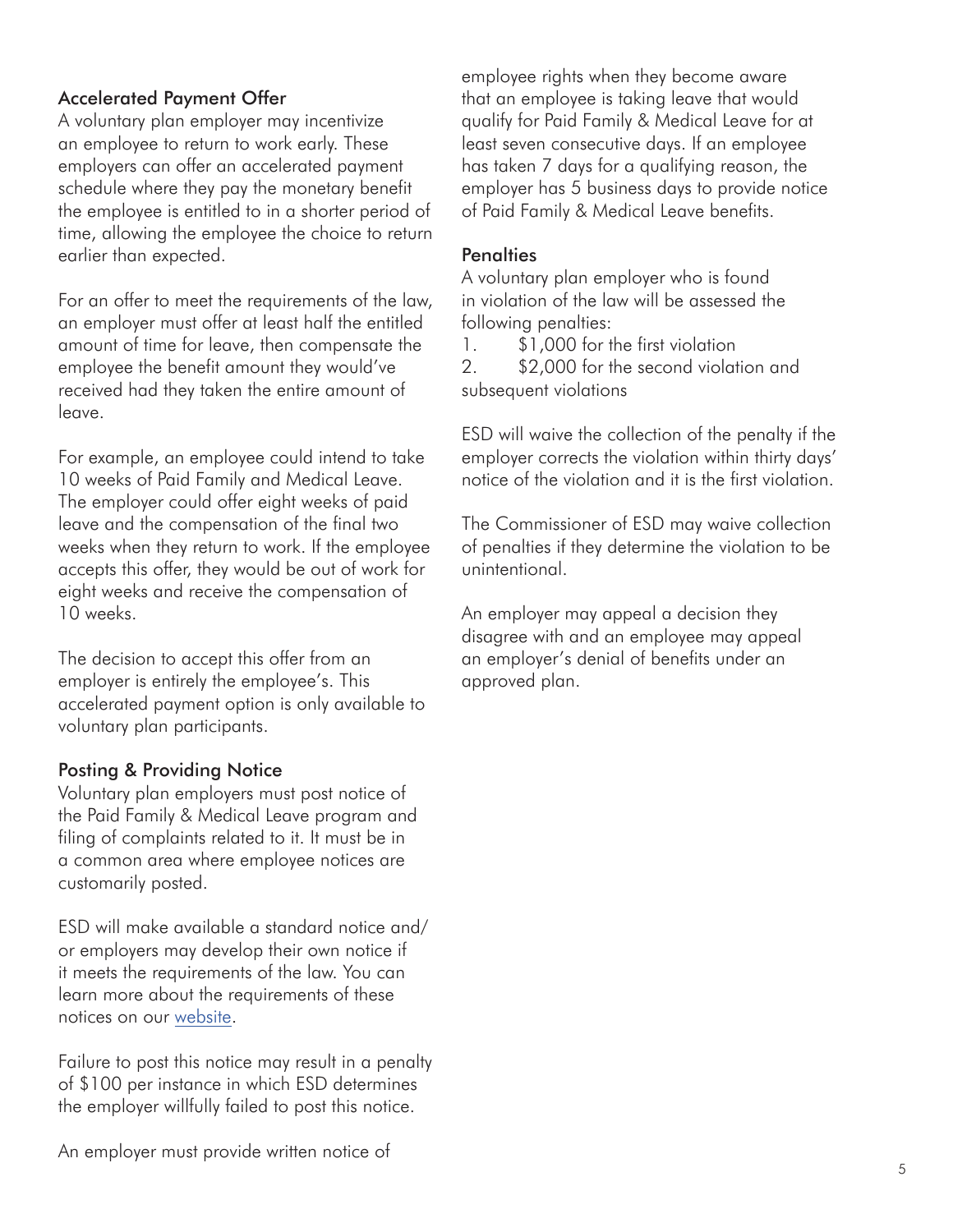# Benefit Requirements

To be approved, voluntary plans must meet or exceed the state plan in the following benefits:

- Eligibility
- Premium deduction amount
- Leave duration
- Weekly benefit
- Job protection
- Maintenance of health benefits

The following chart illustrates the difference in requirements by family leave plan, medical leave plan, or both.

| Guideline                                                                                   | State Plan                                                                                                                                                                                                                                                            | <b>Voluntary Plan</b><br>Medical Leave                                                                                                                                       | Voluntary Plan<br><b>Family Leave</b>                                                                                                                                        | <b>Voluntary Plan</b><br>Both Family & Medical Leave                                                                                                                           |
|---------------------------------------------------------------------------------------------|-----------------------------------------------------------------------------------------------------------------------------------------------------------------------------------------------------------------------------------------------------------------------|------------------------------------------------------------------------------------------------------------------------------------------------------------------------------|------------------------------------------------------------------------------------------------------------------------------------------------------------------------------|--------------------------------------------------------------------------------------------------------------------------------------------------------------------------------|
| Employee<br>Eligibility                                                                     | Covers All Eligible<br>Employees                                                                                                                                                                                                                                      | Covers All Eligible<br>Employees                                                                                                                                             | Covers All Eligible<br>Employees                                                                                                                                             | Covers All Eligible<br>Employees                                                                                                                                               |
| Employee<br>Premium<br>Amount                                                               | 0.4% Gross Wages *<br>$(.3333 + .3000)$                                                                                                                                                                                                                               | (.4% * .3000) of<br>gross wages or less                                                                                                                                      | $(.4\%$ * .3333) of<br>gross wages or less                                                                                                                                   | 0.4% Gross Wages *<br>$(.3333 + .3000)$ or<br>less                                                                                                                             |
| Leave Duration                                                                              | Up to 12 weeks of<br>family or medical<br>leave, plus 2 weeks<br>if leave results from<br>pregnancy complica-<br>tions.<br>Up to 16 weeks<br>in combination of<br>family and medical<br>leave, plus 2 weeks<br>if leave results from<br>pregnancy complica-<br>tions. | Up to 12 weeks of<br>medical leave, plus<br>2 weeks if leave re-<br>sults from pregnancy<br>complications                                                                    | Up to 12 weeks of<br>family leave                                                                                                                                            | Equal to or more than<br>state plan                                                                                                                                            |
| Weekly Benefit                                                                              | Wage replacement<br>based on weekly<br>average wage                                                                                                                                                                                                                   | Equal to or more<br>than state plan by<br>weekly average<br>wage calculation                                                                                                 | Equal to or more<br>than state plan by<br>weekly average wage<br>calculation                                                                                                 | Equal to or more than<br>state plan by weekly<br>average wage calcula-<br>tion                                                                                                 |
| Job Protection<br>(for employers<br>with 50 or more<br>employees)                           | Employee worked<br>for 12 months with<br>employer, worked<br>1,250 hours during<br>the year                                                                                                                                                                           | Employee must work<br>9 months and 965<br>hours for that em-<br>ployer for 12 months<br>preceding the date<br>leave will begin, in<br>addition to state plan<br>requirements | Employee must work<br>9 months and 965<br>hours for that em-<br>ployer for 12 months<br>preceding the date<br>leave will begin, in<br>addition to state plan<br>requirements | Employee must work 9<br>months and 965 hours<br>for that employer for<br>12 months preced-<br>ing the date leave will<br>begin, in addition to<br>state plan require-<br>ments |
| <b>Health Benefits</b><br>While on Leave<br>(for employers<br>with 50 or more<br>employees) | Must maintain health<br>benefits while on<br>leave in accordance<br>to FMLA                                                                                                                                                                                           | Must maintain health<br>benefits while on<br>leave in accordance<br>to FMLA                                                                                                  | Must maintain health<br>benefits while on<br>leave in accordance<br>to FMLA                                                                                                  | Must maintain health<br>benefits while on leave<br>in accordance to<br><b>FMLA</b>                                                                                             |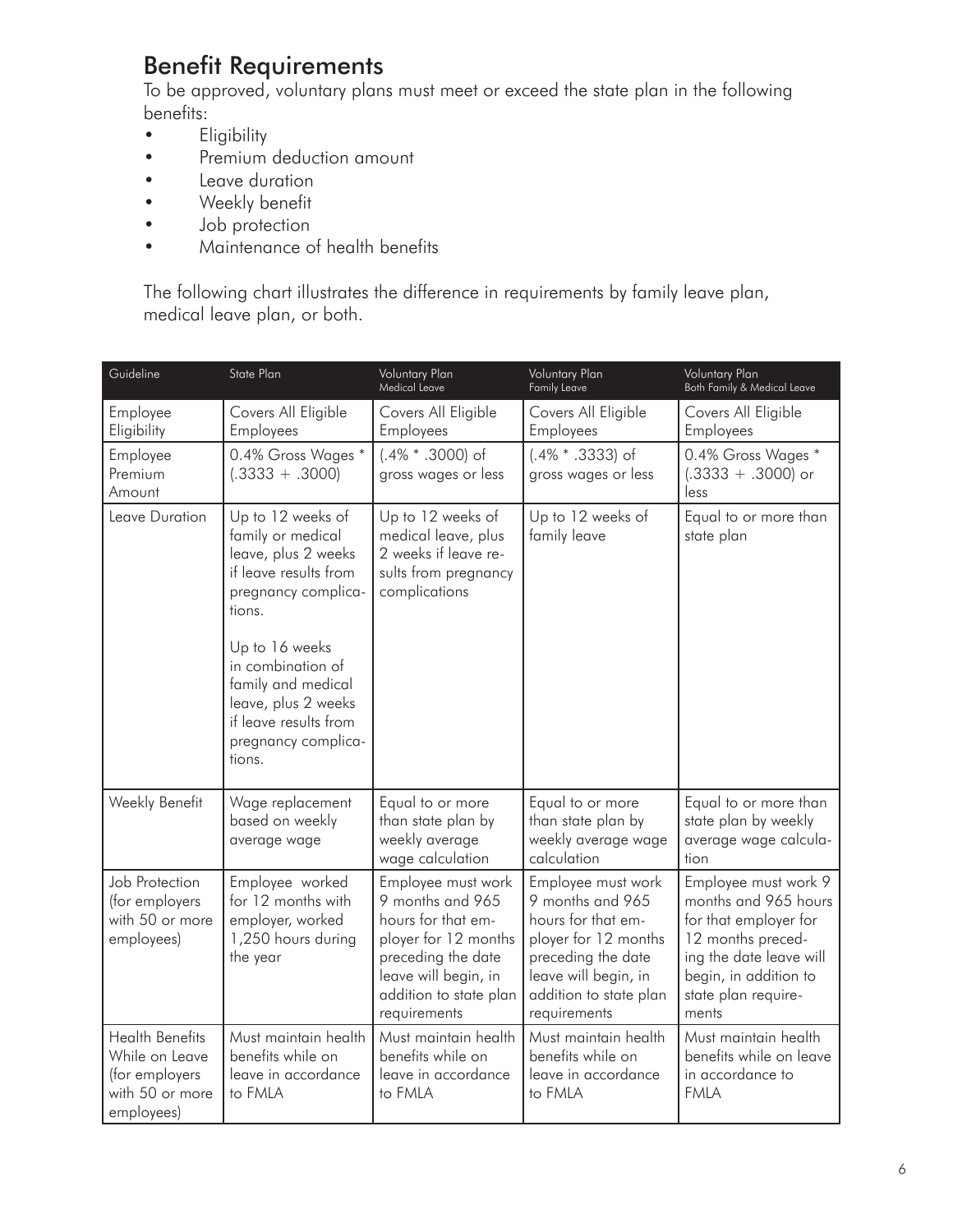# **Eligibility**

A voluntary plan must cover all current and future employees of an applying employer.

Employees are eligible for benefit payments under an approved voluntary plan once they have worked 820 hours in the qualifying period and 340 hours for that employer. Employees who are not yet eligible for coverage under an approved voluntary plan are eligible for benefits under the state plan if they have worked 820 hours in the qualifying period.

The qualifying period is the first four of the last five completed calendar quarters from the date leave begins.

If an employee was covered under a voluntary plan by their previous employer, they are immediately eligible for their new employer's voluntary plan.

# *Benefit Eligibility Restrictions*

The requirement for benefit eligibility in the state plan is working 820 hours in the qualifying period. Voluntary plans must match this requirement\* and cannot add additional hurdles to eligibility. Your application will not be approved if it restricts benefit eligibility for reasons like age, gender, race, preexisting conditions, job title, etc.

\*By statute, voluntary plans require an employee to also work 340 hours for the voluntary plan employer in the qualifying period to be eligible for benefits.

### Premium Amount

The state plan premium will be 0.4 percent in 2019. These state plan premiums are divided into portions for Family Leave and Medical Leave. The family leave portion is 1/3 of the total premium, and the medical leave portion is 2/3.

In an approved voluntary plan, there are no employer premium requirements.

A voluntary plan employer can withhold the

equivalent of 100% of employee's portion of the family leave premium. This premium must be equal to or less than:

*0.4% of gross wages \* .3333.*

A voluntary plan employer can withhold the equivalent of 45% of an employee's portion of the medical leave premium. This premium must be equal to or less than:

*0.4% of gross wages \* .3000*

A voluntary plan can not withhold more than: 0*.4% of gross wages \* (.3333 + .3000)*

## Leave Duration

The state plan offers up to 12 weeks per year of family or medical leave, plus two weeks if the leave is due to pregnancy complications that result in incapacity. There are 16 weeks per year available for a combination of family and medical leave, and again an additional two weeks if the leave results from a pregnancy complication.

A voluntary plan must meet or exceed these maximum leave durations. If a voluntary plan covers only family leave, the maximum leave duration must be 12 weeks or more. If a voluntary plan covers only medical leave, the maximum leave duration must be 12 weeks or more, plus two weeks if the leave is a result from pregnancy complications.

If a voluntary plan covers both family and medical leave, it must include a maximum leave duration of 16 weeks or more, plus two weeks if the leave is a result from pregnancy complications, in combination of both kinds of leave.

### Weekly Benefit

The weekly benefit of the state plan is calculated using the following method:

First, find the weekly average wage of the employee by taking the total wages over the two highest quarters during the qualifying period and divide by 26.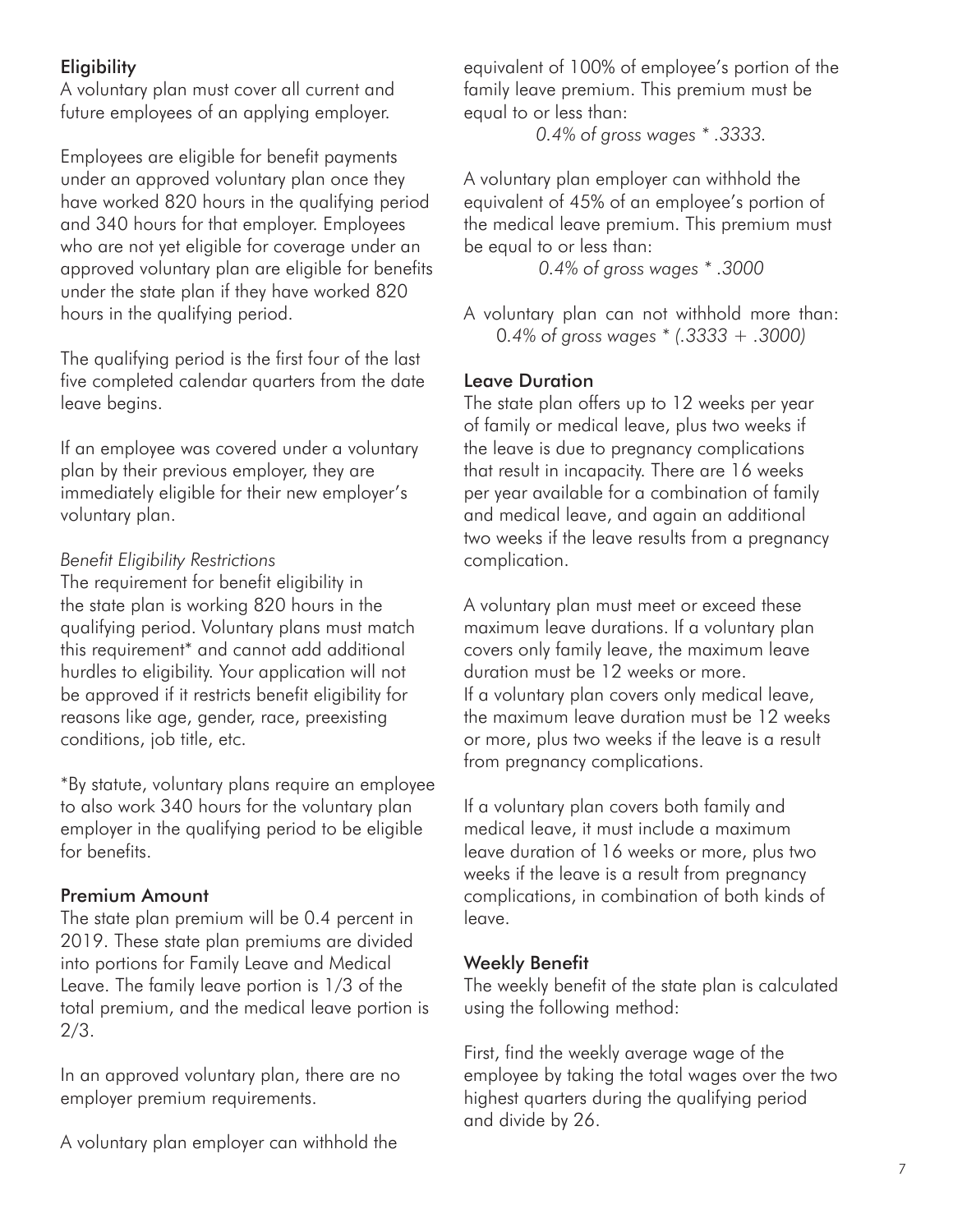Second, determine if the weekly wage is greater than ½ the state average, \$595 in 2017. If the employee's average weekly wage is below ½ the state average, the employee's weekly benefit is 90 percent of their average weekly wage. The state's average weekly wage is recalculated each June, and employers should expect this number to change accordingly.

If the employee's average weekly wage is greater than ½ the state average, first calculate 90 percent of the employee's average weekly wage, capped at the state average. This is the first number.

Then take 50 percent of the employee's average weekly wage that is above ½ the state average weekly wage. This is the second number. Add the first number and the second number together, and the result is the weekly benefit amount.

A voluntary plan must meet or exceed the benefit calculated for each employee.

### Job Protection

Job protection is available to employees if their voluntary plan employer has 50 or more employees. The employee must work for nine months with that employer and 965 hours for that employer during the 12 months preceding the date leave will begin.

When the employee returns from leave, they are entitled to:

- 1. Return to a position of employment held by the employee when leave commenced; or
- 2. Return to an equivalent position with equivalent employment benefits, pay and other terms and conditions of employment.

Using the voluntary plan benefits can't result in the loss of employment benefits accrued before leave begins, or any other right, benefit or position of employment the employee would have been entitled to if they had not taken leave.

- 1. Request from the employee certification by the employee's health-care provider that the employee can resume work, as long this policy is uniformly enforced.
- 2. Require periodic reporting from the employee about their status and intention to return to work.

An employer may deny job protection to a salaried employee who is among the highest paid 10 percent of employees within 75 miles of the facility they work in if:

- 1. Denial is necessary to prevent substantial and grievous economic injury to the operations of the employer; and
- 2. The employer notifies the employee of the intent of the employer to deny restoration on this basis at the time the employer determines that the injury would occur; and
- 3. The leave has commenced and the employee elects not to return to employment after receiving the notice.

A voluntary plan must meet or exceed all provisions in this job protection section.

### Health Benefits

A voluntary plan employer must extend access to health benefits, in accordance with the federal Family and Medical Leave Act (FMLA), while an employee is on leave.

FMLA: Employers must maintain coverage under any group health plan for the duration of leave and at the same level and conditions coverage would have been provided if the employee hadn't taken leave.

An employer can, as a matter of policy: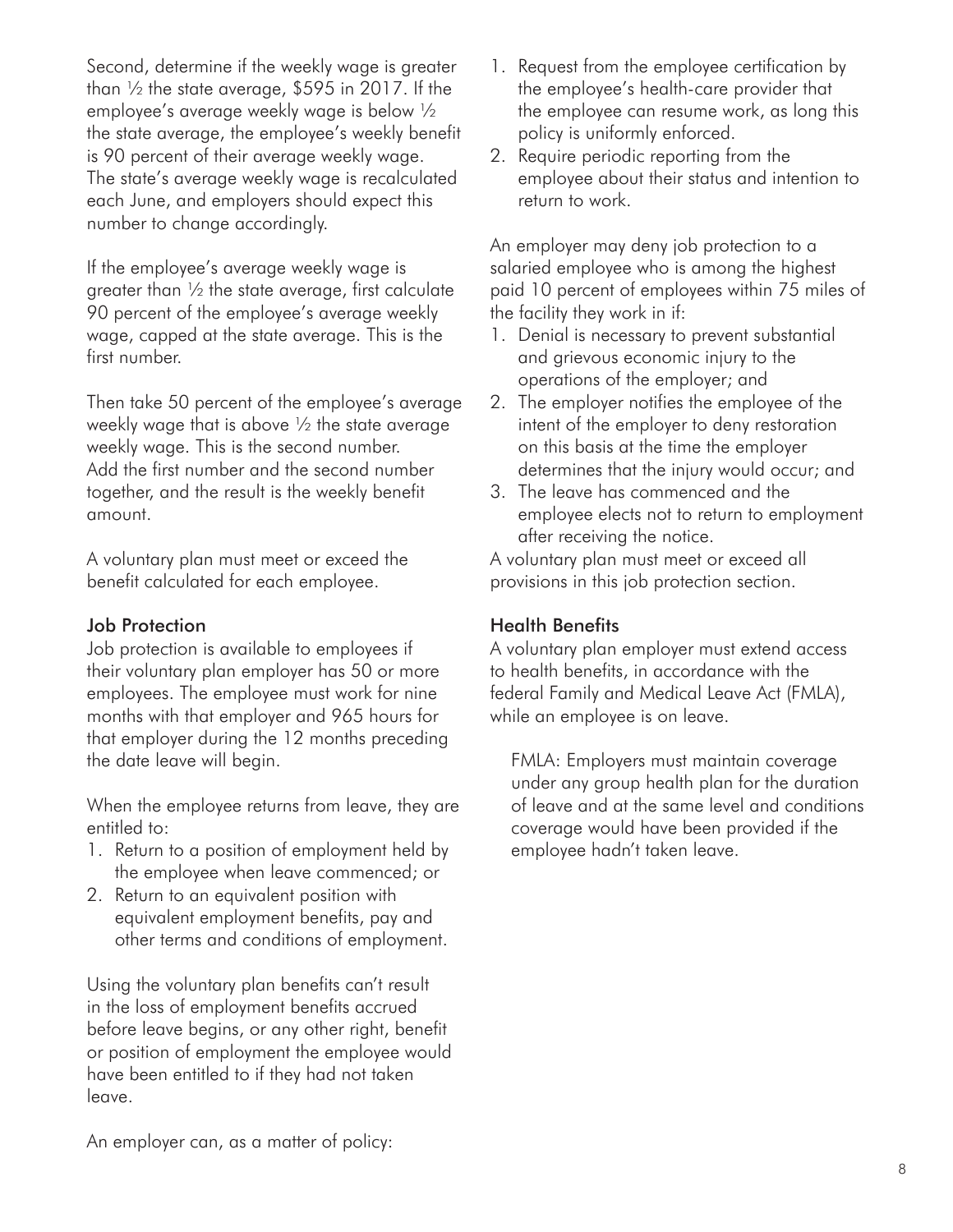# Application Process

The Voluntary plan application process is being developed during summer 2018. Applications will be submitted through an online website. Applications are expected to be available in September 2018.

We expect some changes to this process throughout 2018. Please use these guidelines to prepare, and please check our website for upto-date information. You are also encouraged to sign up for our newsletter specific to voluntary plan information and updates.

## Before Applying

An employer who chooses to apply for a voluntary plan will need to develop a program that meets or exceeds the state plan. Before you start the application process, you should have a voluntary plan that meets this requirement.

You will need a UBI and business name to apply for a voluntary plan. A FEIN is optional.

### While Applying

The voluntary plan application is organized in a series of questions about your plan. Provided you have all the information prepared ahead of time, the application submission process is short. NOTE: This is new technology that will increase in sophistication and features over the coming months. As of August 2018, the website only allows for one login per application. Multiple administrative accounts cannot be linked to the same application, so please designate one person to submit the application through the website.

The fee for applying for a voluntary plan is \$250. Your application will not be considered complete until you have completed the fee payment. You can pay by credit/debit card or check through the secure payment gateway at the end of the application process.

### After Accepted Application

Once a voluntary plan is approved, it will go into effect on the first day of the following calendar quarter. A voluntary plan must be in place for at least one year after it has been accepted.

You will need to have your plan reapproved each year for the first three years. After three years, you'll need to reapply only if you make a change that is not legally required. Reapproval in these first three years doesn't require additional payment.

If you are operating a voluntary plan, your employees will file claims for benefits directly with you or your designated third-party agent. It is important to remember that the employer bears the responsibility under this law, regardless of whom it has delegated operation.

All reporting requirements of the state plan, which include wages and hours worked for all employees, will still be required of voluntary plan operators. Additionally, voluntary plan operators are required to report weekly benefit use and leave information for employees who take leave.

Voluntary plans are subject to audits to confirm the maintenance of the plan.

#### What if your application is denied?

If your application for a voluntary plan is denied, your business must participate in the state plan. There is no penalty for being denied a voluntary plan. Your application fee is not refundable. Denials may be appealed within 30 days, and more information about the appeal process will be available in late 2018.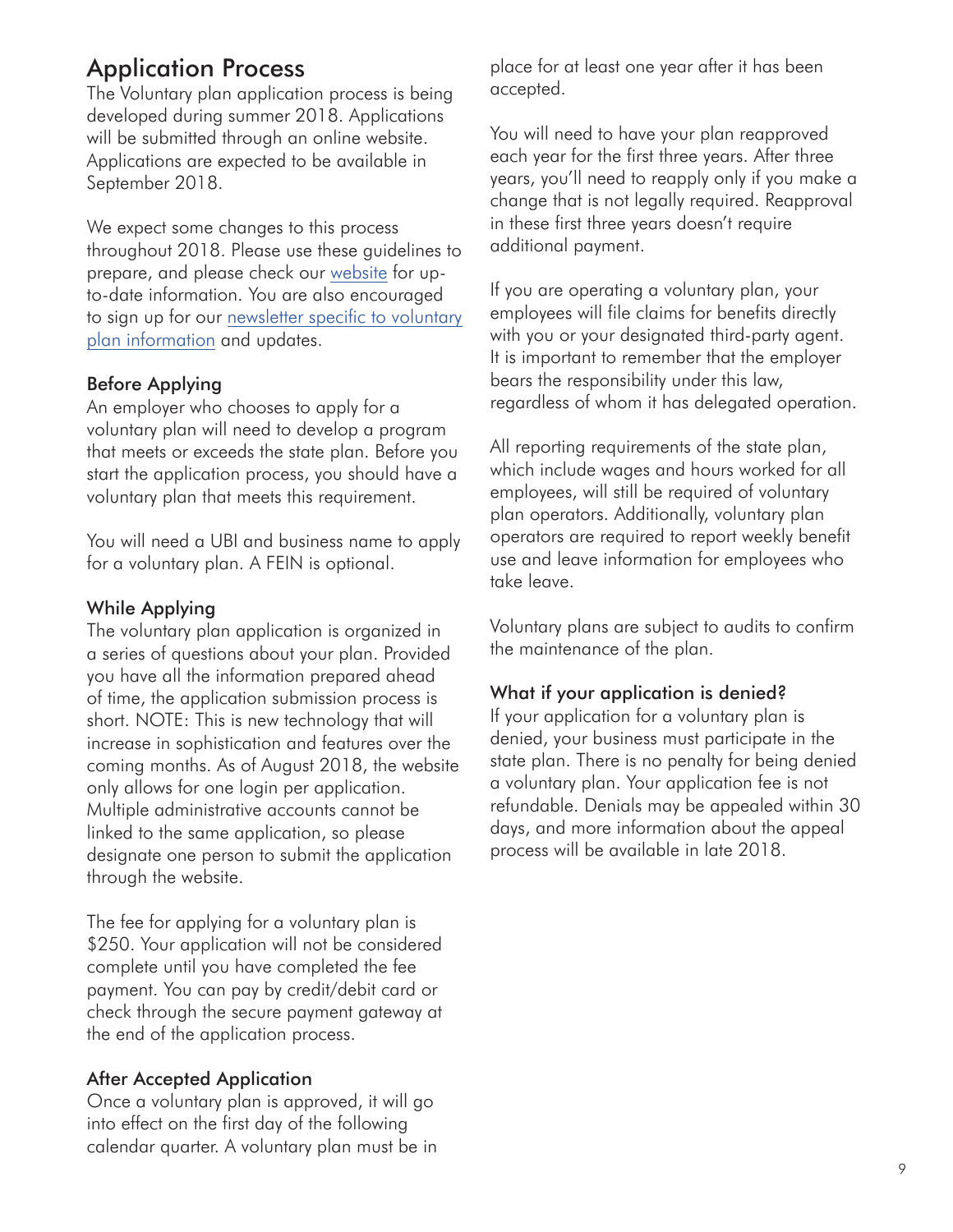# Ending a Voluntary Plan

A voluntary plan must be in place for at least one year after it has been accepted.

## Withdrawing A Voluntary Plan

A voluntary plan can be withdrawn by an employer with 30 days' notice. The plan is then withdrawn at the beginning of the next calendar quarter. If the end of the calendar quarter falls within the 30 days of notice, the plan will be withdrawn the following calendar quarter. When the plan is withdrawn, the employer must pay the department any money held by the voluntary plan, including premiums paid by employees, money owed to the voluntary plan by the employer but not yet paid to the plan, and any interest accrued.

## Termination of a Voluntary Plan

ESD may terminate a voluntary plan. If the department terminates a voluntary plan, the department will calculate the amount owed by the employer and send an invoice for payment due immediately. Interest will be charged after 30 days.

Good cause reasons for terminating a voluntary plan include failure to:

- Pay timely and accurate paid family and medical leave benefits
- Provide leave for a qualified event
- Protect the employment and employment benefits of an employee when required
- Provide complete quarterly reports
- Report to the department any changes to the plan
- Adhere to the approved plan
- Adhere to the requirements of the law.

### How Do I Appeal?

To appeal a decision, you must write a letter to the Employment Security Department.

Your letter must include:

- 1. A statement indicating this letter is an appeal to a decision made by the Employment Security Department.
- 2. The decision you are appealing, the reason

you disagree with the decision, and with supporting information if applicable

You must also include:

- 1. Your business name, address and phone number.
- 2. Employer-authorized representative signature. We will return any unsigned appeals.

Mail or fax the letter to: Employment Security Department Paid Family and Medical Leave Care Center P.O. Box 84249 Olympia, WA 98507 Fax: 833-535-2273

After we receive an appeal:

- We will send the appeal and all information we have about this decision to the Office of Administrative Hearings (OAH), which will schedule a hearing.
- OAH will send a Notice of Hearing to you about the hearing date and time. OAH will hear the case and make a determination on your appeal.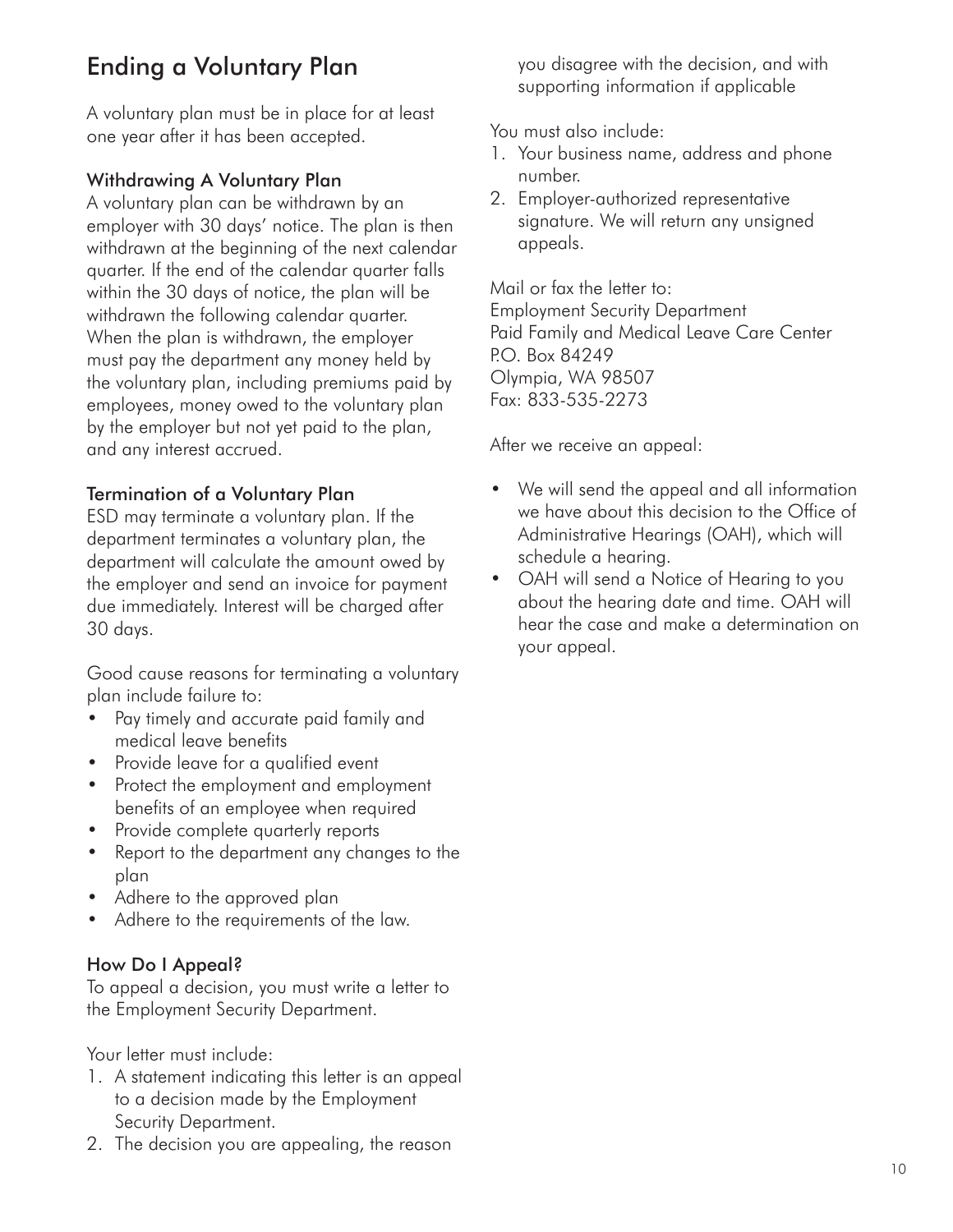# Application Questions

The questions below are provided to help you submit your application. Please keep in mind that the questions or format of the application may change.

This application asks questions regarding your business's voluntary plan. Answer each question, selecting the answer that accurately reflects your business's voluntary plan.

When choosing an answer that might depend on an employee's job title, wage, or other criteria, submit the answer that corresponds to the minimum benefits given to all your employees.

You will be asked to upload your Paid Family & Medical Leave policy documents at the end of the application. You can upload up to 10 files, with a file size limit of 5MB each. Acceptable file types are: .pdf, .doc, .docx, .xls, .xlsx, .tif, .tiff, .jpeg, .jpg, .png.

You must complete this application in one session or start over in a new session, noting that your answers will not be saved. Also, you must pay the \$250 application fee for your application to be considered complete. Partial applications will not be evaluated.

| Question<br>Number | Question                                                                                                                                                                                                                                                                |
|--------------------|-------------------------------------------------------------------------------------------------------------------------------------------------------------------------------------------------------------------------------------------------------------------------|
|                    | What kind of paid leave plan will you offer?                                                                                                                                                                                                                            |
| $\overline{2}$     | Will all of your Washington employees, including full-time,<br>part-time, permanent or temporary employees, who work<br>at least 820 hours in a qualifying period, with at least 340<br>of those hours in your employment, be eligible for benefits<br>under your plan? |
| 3.a                | What is the minimum duration of paid weeks your plan<br>makes available to employees during a period of 52<br>consecutive calendar weeks?                                                                                                                               |
| 3.b                | What is the minimum duration of paid weeks your plan<br>makes available to employees for combined paid family and<br>medical leave during a period of 52 consecutive calendar<br>weeks?                                                                                 |
| 3.c                | How many weeks will your plan allow paid medical leave to<br>be extended if an employee experiences complications from<br>pregnancy which results in incapacity?                                                                                                        |
| 4                  | Will your plan provide employees paid leave if they are<br>unable to work due to a serious health condition?                                                                                                                                                            |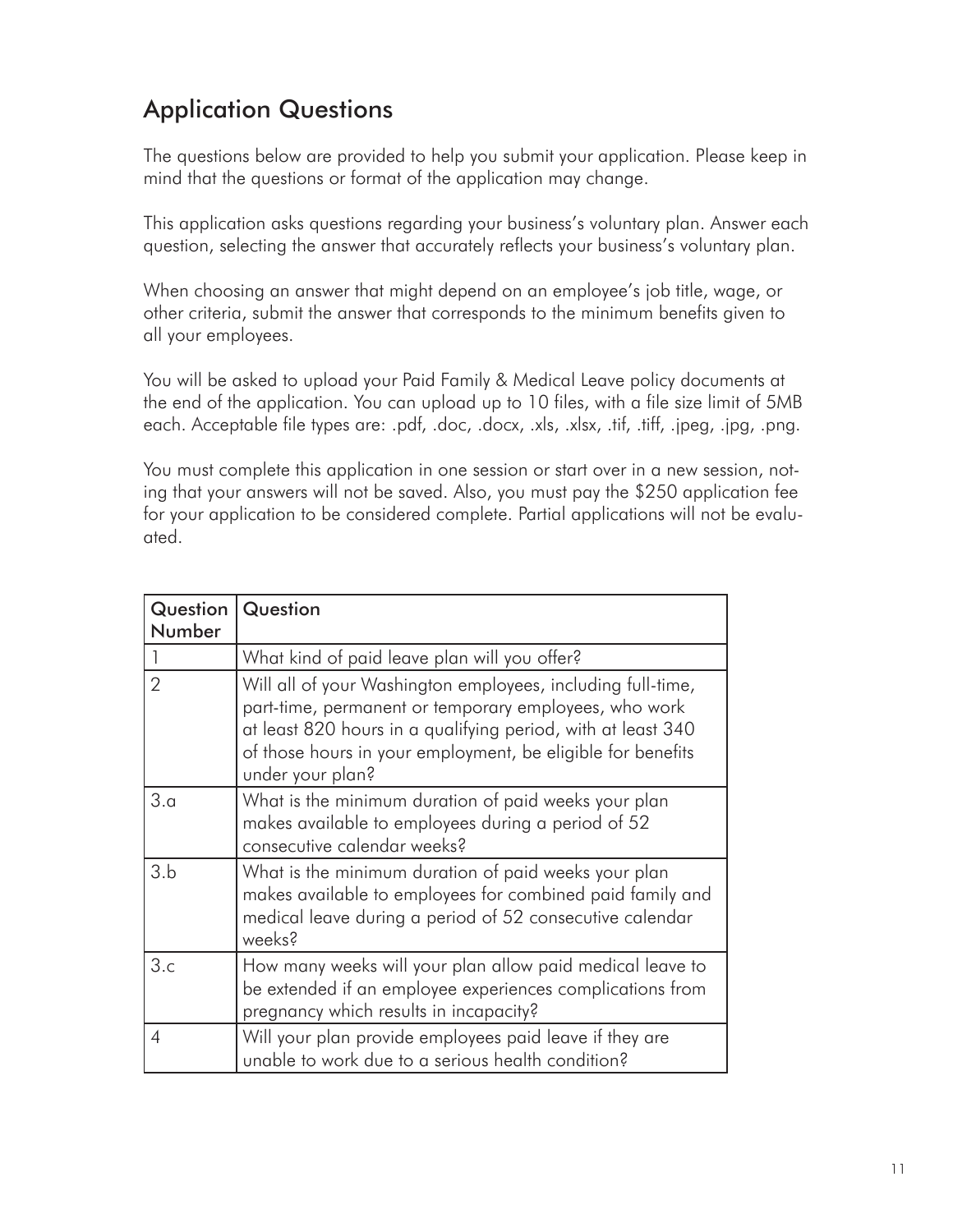| Question<br>Number | Question                                                                                                                                                                                                                                                                                                       |
|--------------------|----------------------------------------------------------------------------------------------------------------------------------------------------------------------------------------------------------------------------------------------------------------------------------------------------------------|
| 5                  | Will your plan provide employees paid leave to provide care,<br>including physical or psychological, to a family member with<br>a serious health condition?                                                                                                                                                    |
| 6                  | Will your plan provide employees paid leave to care for a<br>grandchild, grandparent, parent, or sibling with a serious<br>health condition?                                                                                                                                                                   |
| 7                  | Will your plan allow employees paid leave to care for their<br>husband or wife, or state registered domestic partner with a<br>serious health condition?                                                                                                                                                       |
| 8                  | Will your plan provide employees paid leave to care for a<br>child with a serious health condition whether biological,<br>adopted, foster, step, or a child of whom the employee has<br>legal guardianship over regardless of age or dependency<br>status?                                                     |
| 9                  | Will your plan provide employees paid leave to bond with a<br>child during the first 12 months after the child's birth, or the<br>first 12 months after placement of a child under the age of<br>18?                                                                                                           |
| 10                 | If an employee's spouse, child, or parent is a current<br>member of the Armed Forces (including the National Guard<br>and Reserves) and is on covered active duty or notified of<br>an impending call or order to covered active duty, will the<br>employee be eligible for paid family leave under your plan? |
| 11                 | Will your plan pay benefits that are greater than or equal to<br>the states plan to your eligible employees?                                                                                                                                                                                                   |
| 12                 | Do you intend to withhold premiums from your employee's<br>wages?                                                                                                                                                                                                                                              |
| 13                 | Do you have 50 or more employees?                                                                                                                                                                                                                                                                              |
| 13.a               | Will you protect the job of an employee on leave who was<br>employed with your business at least 9 months and 965<br>hours in a 12-month period before the leave began?                                                                                                                                        |
| 14                 | Do you currently provide employees with health benefits?                                                                                                                                                                                                                                                       |
| 14.a               | Will you continue to provide the same health benefits while<br>the employee is on leave as long as they can maintain their<br>share of the employee's cost of medical premiums?                                                                                                                                |